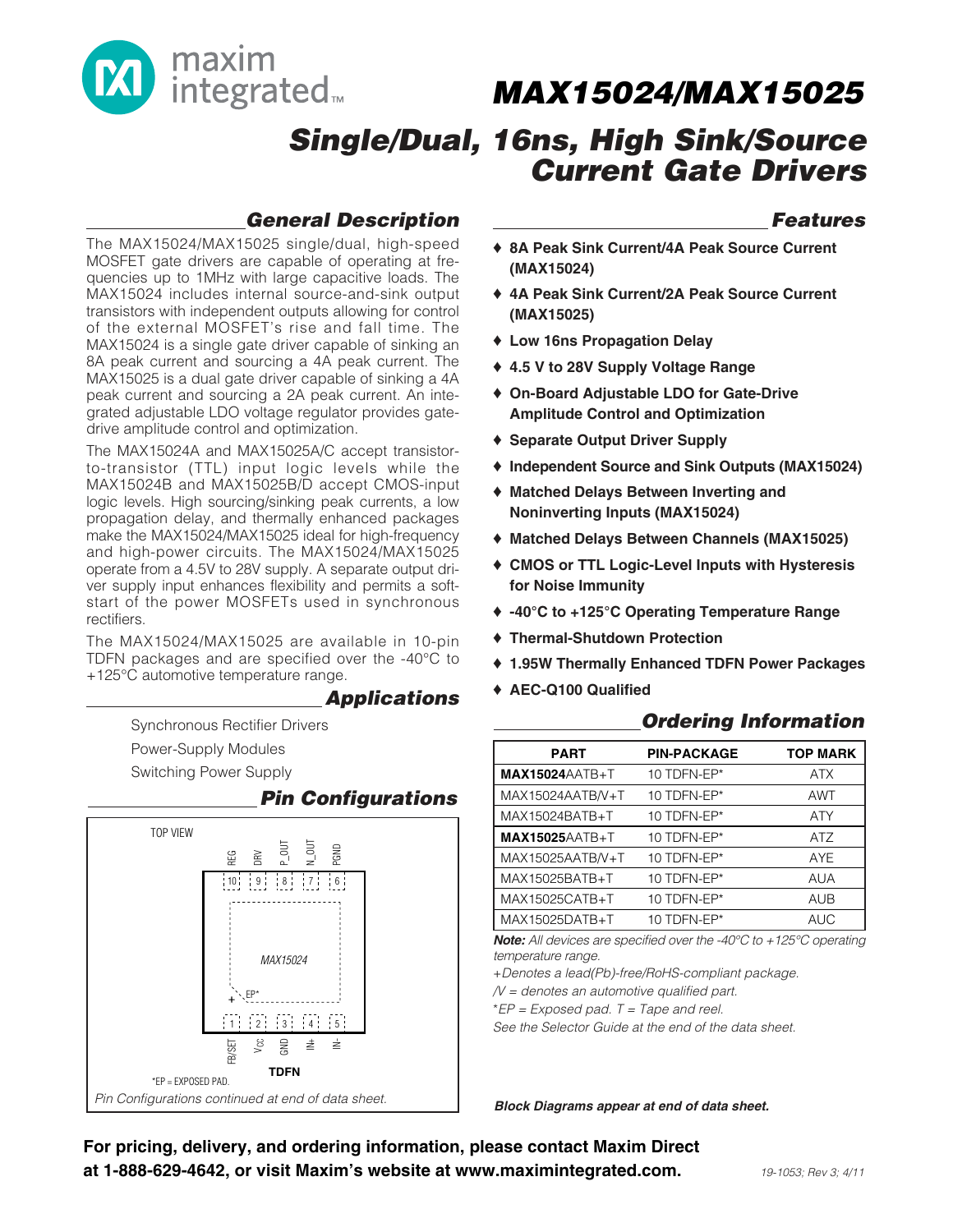## **Single/Dual, 16ns, High Sink/Source Current Gate Drivers**

#### **ABSOLUTE MAXIMUM RATINGS**

| P OUT. N OUT Continuous Source/Sink Current*  200mA |
|-----------------------------------------------------|
| OUT1, OUT2 Continuous Source/Sink Current*200mA     |

| Continuous Power Dissipation $(T_A = +70^{\circ}C)$<br>10-Pin TDFN, Single-Layer Board |  |
|----------------------------------------------------------------------------------------|--|
| (derate 18.5mW/°C above +70°C)1481.5mW                                                 |  |
| 10-Pin TDFN, Multilayer Board                                                          |  |
|                                                                                        |  |
|                                                                                        |  |
|                                                                                        |  |
|                                                                                        |  |
| Lead Temperature (soldering, 10s)  +300°C                                              |  |
|                                                                                        |  |

\*Continuous output current is limited by the power dissipation of the package.

Stresses beyond those listed under "Absolute Maximum Ratings" may cause permanent damage to the device. These are stress ratings only, and functional operation of the device at these or any other conditions beyond those indicated in the operational sections of the specifications is not implied. Exposure to absolute maximum rating conditions for extended periods may affect device reliability.

### **PACKAGE THERMAL CHARACTERISTICS (Note 1)**

10 TDFN

Junction-to-Ambient Thermal Resistance (θJA)...............41°C/W Junction-to-Case Thermal Resistance (θJC)......................9°C/W

**Note 1:** Package thermal resistances were obtained using the method described in JEDEC specification JESD51-7, using a four-layer board. For detailed information on package thermal considerations, refer to **http://www.maxim-ic.com/thermal-tutorial**.

### **MAX15024 ELECTRICAL CHARACTERISTICS**

(V<sub>CC</sub> = V<sub>DRV</sub> = V<sub>REG</sub> = 10V, FB/SET = GND, T<sub>A</sub> = T<sub>J</sub> = -40°C to +125°C, unless otherwise noted. Typical values are at T<sub>A</sub> = T<sub>J</sub> = + 25°C). (Note 2)

| <b>PARAMETER</b>                                                                                         | <b>SYMBOL</b>         | <b>CONDITIONS</b>                                                     |           | <b>MIN</b>   | <b>TYP</b> | <b>MAX</b> | <b>UNITS</b> |
|----------------------------------------------------------------------------------------------------------|-----------------------|-----------------------------------------------------------------------|-----------|--------------|------------|------------|--------------|
| <b>SYSTEM SPECIFICATIONS</b>                                                                             |                       |                                                                       |           |              |            |            |              |
|                                                                                                          |                       | $V_{CC}$ powered only, $V_{REG} =$<br>V <sub>DRV</sub> decoupled with | MAX15024B | 6.5          |            | 28.0       |              |
| Input Voltage Range                                                                                      | <b>V<sub>CC</sub></b> | minimum 1µF to GND                                                    | MAX15024A | 4.5          |            | 28.0       | $\vee$       |
|                                                                                                          |                       | $V_{CC}$ = $V_{REG}$ = $V_{DRV}$ (MAX15024B)                          |           | 6.5          |            | 18.0       |              |
|                                                                                                          |                       | $V_{CC}$ = $V_{REG}$ = $V_{DRV}$ (MAX15024A)                          |           | 4.5          |            | 18.0       |              |
| V <sub>DRV</sub> Turn-On Voltage                                                                         | V <sub>DRV_ON</sub>   | $V_{CC}$ = $V_{REG}$ = 10V, $IN +$ = $V_{CC}$ , $IN -$ = GND          |           |              | 1.7        | 2.3        | $\vee$       |
| Quiescent Supply Current                                                                                 |                       | $IN = V_{CC}$ or GND                                                  |           |              | 700        | 1350       | μA           |
| Quiescent Supply Current<br><b>Under UVLO Condition</b>                                                  |                       | $IN = V_{CC}$ or GND                                                  |           |              | 250        |            | μA           |
| <b>Switching Supply Current</b>                                                                          |                       | Switching at 250kHz, $C_L = 0F$                                       |           |              | 1.5        | 3.0        | mA           |
| V <sub>CC</sub> Undervoltage Lockout                                                                     | UVLO_V <sub>CC</sub>  | V <sub>CC</sub> rising                                                |           | 3.0          | 3.4        | 3.8        | $\vee$       |
| V <sub>CC</sub> Undervoltage-Lockout<br><b>Hysteresis</b>                                                |                       |                                                                       |           |              | 300        |            | mV           |
| V <sub>CC</sub> Undervoltage Lockout to                                                                  |                       | V <sub>CC</sub> rising                                                |           |              | 100        |            |              |
| Output Delay                                                                                             |                       | V <sub>CC</sub> falling                                               |           |              | 2          |            | μs           |
| REG REGULATOR (V <sub>CC</sub> = 12V, REG = V <sub>DRV</sub> , C <sub>L</sub> = 1 $\mu$ F, FB/SET = GND) |                       |                                                                       |           |              |            |            |              |
| Output Voltage                                                                                           | VREG                  | $12V < V_{CC} < 28V$ , $0 < I_{LOAD} < 10mA$                          |           | 9            | 10         | 11         | V            |
| Dropout Voltage                                                                                          | V <sub>R</sub> _DO    | $V_{CC} = 6.5V$ , $I_{LOAD} = 100mA$                                  |           |              | 0.4        | 0.9        | V            |
|                                                                                                          |                       | $V_{CC} = 4.5V$ , $I_{LOAD} = 50mA$                                   |           |              | 0.2        | 0.5        |              |
| Load Regulation                                                                                          |                       | $V_{CC} = 12V$ , $I_{LOAD} = 0$ to 100mA                              |           | $\mathbf{1}$ |            | $\%$       |              |
| Line Regulation                                                                                          |                       | $12V < V_{CC} < 28V$                                                  |           |              | 10         |            | mV           |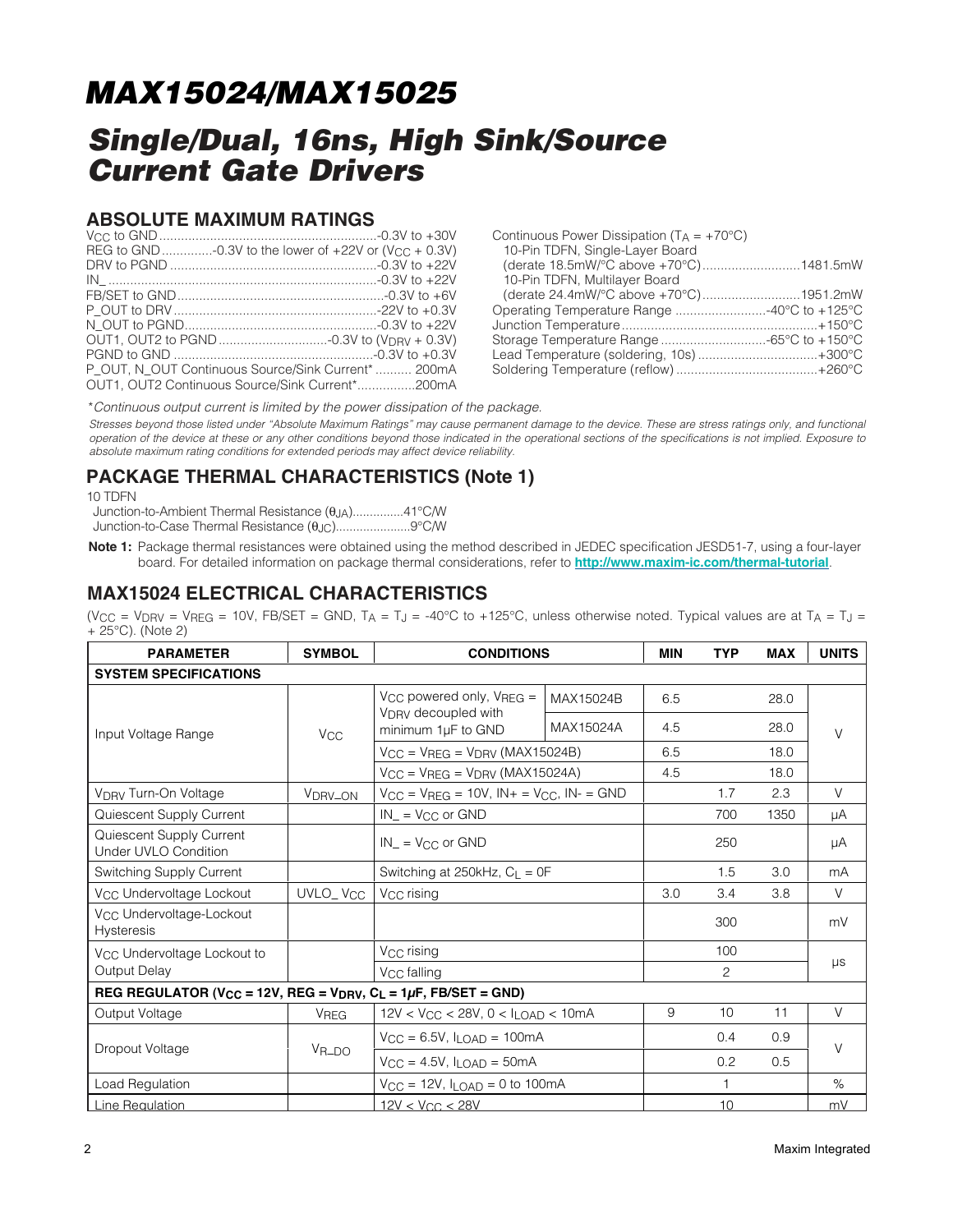## **Single/Dual, 16ns, High Sink/Source Current Gate Drivers**

#### **MAX15024 ELECTRICAL CHARACTERISTICS (continued)**

(V<sub>CC</sub> = V<sub>DRV</sub> = V<sub>REG</sub> = 10V, FB/SET = GND, T<sub>A</sub> = T<sub>J</sub> = -40°C to +125°C, unless otherwise noted. Typical values are at T<sub>A</sub> = T<sub>J</sub> = + 25°C). (Note 2)

| <b>PARAMETER</b>                                                                                                                                    | <b>SYMBOL</b>      | <b>CONDITIONS</b>                                                            |                       | MIN   | TYP            | MAX   | <b>UNITS</b> |
|-----------------------------------------------------------------------------------------------------------------------------------------------------|--------------------|------------------------------------------------------------------------------|-----------------------|-------|----------------|-------|--------------|
| <b>DRIVER OUTPUT (SINK)</b>                                                                                                                         |                    |                                                                              |                       |       |                |       |              |
|                                                                                                                                                     |                    | $V_{CC}$ = $V_{REG}$ = $V_{DRV}$ = 10V,                                      | $T_A = +25$ °C        |       | 0.45           | 0.60  |              |
|                                                                                                                                                     |                    | sinking 100mA                                                                | $T_A = +125$ °C       |       | 0.625          | 0.850 |              |
| Driver Output Resistance                                                                                                                            | R <sub>ON-N</sub>  | $V_{CC}$ = $V_{REG}$ = $V_{DRV}$ = 4.5V, $T_A$ = +25°C                       |                       |       | 0.50           | 0.65  | Ω            |
|                                                                                                                                                     |                    | sinking 100mA<br>(MAX15024A)                                                 | $T_A = +125$ °C       |       | 0.7            | 0.9   |              |
| Peak Output Current                                                                                                                                 | IPK-N              | $V_{N\_OUT} = 10V$                                                           |                       |       | 8              |       | A            |
| Maximum Load Capacitance                                                                                                                            |                    | SOA condition: $C_L \times V_{DRV}^2 \leq 20 \mu J$ ,<br>for $V_{DRV} = 10V$ |                       |       | 200            |       | nF           |
| Latchup Robustness                                                                                                                                  |                    |                                                                              |                       |       | 500            |       | mA           |
| <b>DRIVER OUTPUT (SOURCE)</b>                                                                                                                       |                    |                                                                              |                       |       |                |       |              |
|                                                                                                                                                     |                    | $V_{CC}$ = $V_{REG}$ = $V_{DRV}$ = 10V, $T_A$ = +25°C                        |                       |       | 0.875          | 1.500 |              |
|                                                                                                                                                     |                    | sourcing 100mA                                                               | $T_A = +125$ °C       |       | 1.2            | 2.0   |              |
| Driver Output Resistance                                                                                                                            | R <sub>ON-P</sub>  | $V_{\text{CC}}$ = $V_{\text{REG}}$ = $V_{\text{DRV}}$ = 4.5V, $T_A$ = +25°C  |                       |       | 0.95           | 1.65  | Ω            |
|                                                                                                                                                     |                    | sourcing 100mA<br>(MAX15024A)                                                | $T_A = +125^{\circ}C$ |       | 1.25           | 2.20  |              |
| Peak Output Current                                                                                                                                 | IPK-P              | $V_P$ $OUT = 0V$                                                             |                       |       | $\overline{4}$ |       | Α            |
| Latchup Robustness                                                                                                                                  |                    |                                                                              |                       |       | 500            |       | mA           |
| <b>LOGIC INPUTS</b>                                                                                                                                 |                    |                                                                              |                       |       |                |       |              |
| Logic 1 Input Voltage                                                                                                                               | V <sub>IH</sub>    | MAX15024A                                                                    |                       | 2.0   |                |       | $\vee$       |
|                                                                                                                                                     |                    | MAX15024B                                                                    |                       | 4.25  |                |       |              |
| Logic 0 Input Voltage                                                                                                                               | VIL                | MAX15024A                                                                    |                       |       |                | 0.8   | V            |
|                                                                                                                                                     |                    | MAX15024B                                                                    |                       |       |                | 2     |              |
| Logic Input Hysteresis                                                                                                                              |                    | MAX15024A                                                                    |                       |       | 0.4            |       | V            |
|                                                                                                                                                     |                    | MAX15024B                                                                    |                       |       | 1              |       |              |
| Logic Input Current Leakage                                                                                                                         |                    | $V_{IN} = 18V$ or $V_{GND}$                                                  |                       | $-75$ | 0.01           | $+75$ | μA           |
| Input Capacitance                                                                                                                                   |                    |                                                                              |                       |       | 10             |       | pF           |
| SWITCHING CHARACTERISTICS FOR V <sub>CC</sub> = V <sub>DRV</sub> = V <sub>REG</sub> = 10V, P_OUT AND N_OUT ARE CONNECTED TOGETHER<br>(see Figure 1) |                    |                                                                              |                       |       |                |       |              |
|                                                                                                                                                     |                    | $CLOAD = 1nF$                                                                |                       |       | 3              |       |              |
| Rise Time                                                                                                                                           | t <sub>R</sub>     | $CLOAD = 5nF$                                                                |                       |       | 12             |       | ns           |
|                                                                                                                                                     |                    | $CLOAD = 10nF$                                                               |                       |       | 24             |       |              |
|                                                                                                                                                     |                    | $CLOAD = 1nF$                                                                |                       |       | 3              |       |              |
| Fall Time                                                                                                                                           | tF                 | $CLOAD = 5nF$                                                                |                       |       | 8              |       | ns           |
|                                                                                                                                                     |                    | $CLOAD = 10nF$                                                               |                       |       | 16             |       |              |
| Turn-On Delay Time                                                                                                                                  | t <sub>D</sub> -ON | $CLOAD = 1nF (Note 3)$                                                       |                       | 8     | 16             | 32    | ns           |
| Turn-Off Delay Time                                                                                                                                 | t <sub>D-OFF</sub> | $CLOAD = 1nF (Note 3)$                                                       |                       | 8     | 16             | 32    | ns           |
| Mismatch Propagation Delays<br>from Inverting and Noninverting<br>Inputs to Output                                                                  |                    | $CLOAD = 1nF (Note 3)$                                                       |                       | -9    | 1              | $+9$  | ns           |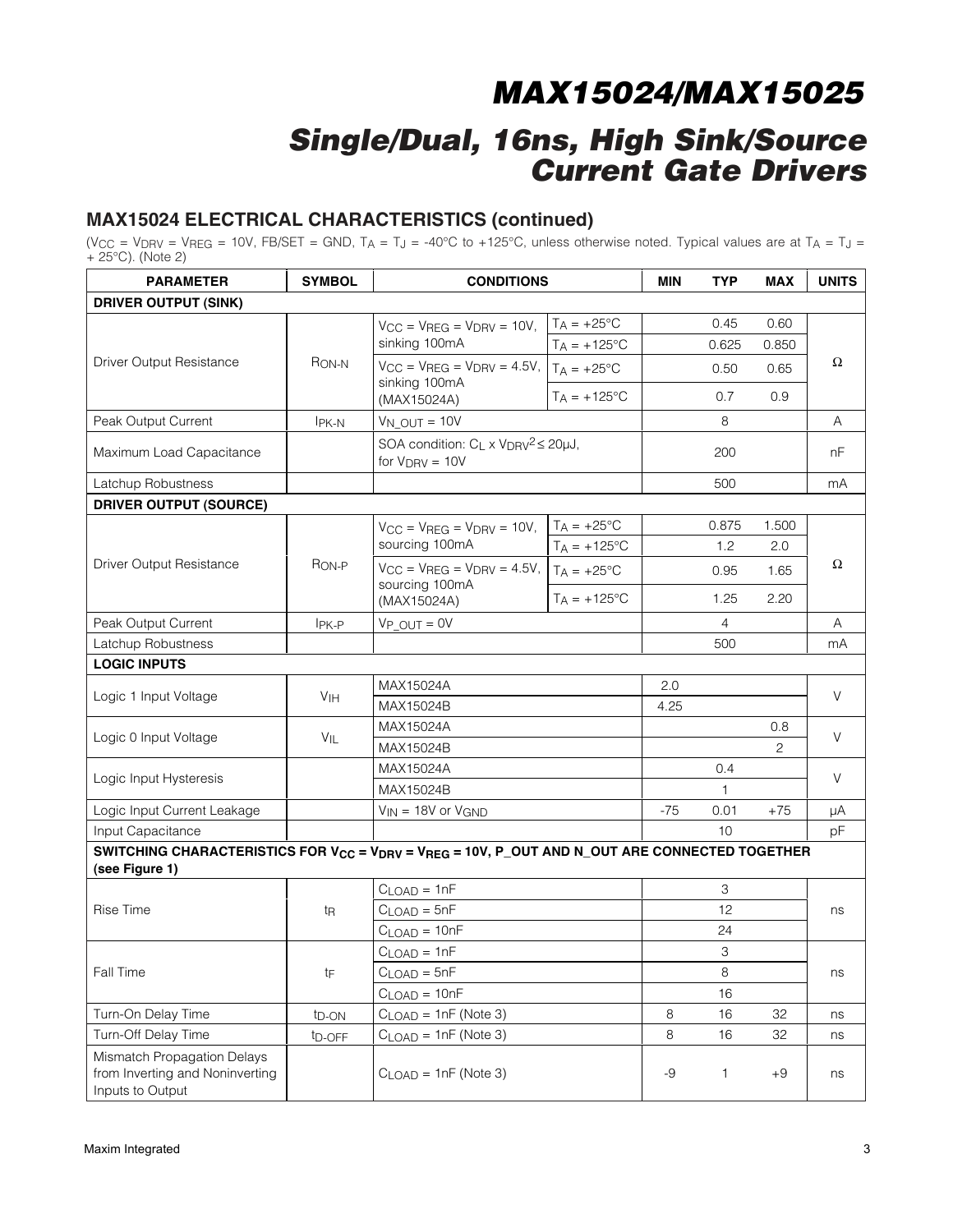## **Single/Dual, 16ns, High Sink/Source Current Gate Drivers**

### **MAX15024 ELECTRICAL CHARACTERISTICS (continued)**

(V<sub>CC</sub> = V<sub>DRV</sub> = V<sub>REG</sub> = 10V, FB/SET = GND, T<sub>A</sub> = T<sub>J</sub> = -40°C to +125°C, unless otherwise noted. Typical values are at T<sub>A</sub> = T<sub>J</sub> = + 25°C). (Note 2)

| <b>PARAMETER</b>                                                                                                      | <b>SYMBOL</b>       | <b>CONDITIONS</b>  | <b>MIN</b><br><b>TYP</b> | <b>MAX</b> | <b>UNITS</b> |  |  |  |  |
|-----------------------------------------------------------------------------------------------------------------------|---------------------|--------------------|--------------------------|------------|--------------|--|--|--|--|
| SWITCHING CHARACTERISTICS FOR V <sub>CC</sub> = V <sub>DRV</sub> = V <sub>REG</sub> = 4.5V (see Figure 1) (MAX15024A) |                     |                    |                          |            |              |  |  |  |  |
|                                                                                                                       |                     | $CLOAD = 1nF$      | 3                        |            |              |  |  |  |  |
| Rise Time                                                                                                             | t <sub>R</sub>      | $CLOAD = 5nF$      | 11                       |            | ns           |  |  |  |  |
|                                                                                                                       |                     | $CLOAD = 10nF$     | 22                       |            |              |  |  |  |  |
|                                                                                                                       |                     | $CLOAD = 1nF$      | 2.5                      |            |              |  |  |  |  |
| Fall Time                                                                                                             | tF                  | $CLOAD = 5nF$      | 8                        |            | ns           |  |  |  |  |
|                                                                                                                       |                     | $CLOAD = 10nF$     | 16                       |            |              |  |  |  |  |
| Turn-On Delay Time                                                                                                    | t <sub>D</sub> -ON  | $CLOAD = 1nF$      | 18                       |            | ns           |  |  |  |  |
| Turn-Off Delay Time                                                                                                   | t <sub>D</sub> -OFF | $CLOAD = 1nF$      | 18                       |            | ns           |  |  |  |  |
| Mismatch Propagation Delays<br>from Inverting and Noninverting<br>Inputs to Output                                    |                     | $CLOAD = 1nF$      | 2                        |            | ns           |  |  |  |  |
| Minimum Input Pulse Width that<br>Changes the Output                                                                  | t <sub>PW</sub>     | 15                 |                          |            | ns           |  |  |  |  |
| <b>THERMAL CHARACTERISTICS</b>                                                                                        |                     |                    |                          |            |              |  |  |  |  |
| Thermal-Shutdown<br>Temperature                                                                                       |                     | Temperature rising | $+160$                   |            | $^{\circ}C$  |  |  |  |  |
| Thermal-Shutdown<br>Temperature Hysteresis                                                                            |                     |                    | 15                       |            | $^{\circ}C$  |  |  |  |  |

### **MAX15025 ELECTRICAL CHARACTERISTICS**

(V<sub>CC</sub> = V<sub>DRV</sub> = V<sub>REG</sub> = 10V, FB/SET = GND, T<sub>A</sub> = T<sub>J</sub> = -40°C to +125°C, unless otherwise noted. Typical values are at T<sub>A</sub> = T<sub>J</sub> = +25°C). (Note 2)

| <b>PARAMETER</b>                                 | <b>SYMBOL</b>                                  | <b>CONDITIONS</b>                                                                                    |             | <b>MIN</b> | <b>TYP</b> | <b>MAX</b> | <b>UNITS</b> |
|--------------------------------------------------|------------------------------------------------|------------------------------------------------------------------------------------------------------|-------------|------------|------------|------------|--------------|
| <b>SYSTEM SPECIFICATIONS</b>                     |                                                |                                                                                                      |             |            |            |            |              |
| Input Voltage Range                              | <b>V<sub>CC</sub></b>                          | V <sub>CC</sub> powered only,<br>$VREG = VDRV decoupled$                                             | MAX15025B/D |            | 6.5        | 28         |              |
|                                                  |                                                | with minimum 1µF<br>to GND                                                                           | MAX15025A/C |            | 4.5        | 28         | V            |
|                                                  | $V_{CC}$ = $V_{REG}$ = $V_{DRV}$ (MAX15025B/D) |                                                                                                      | 6.5         |            | 18.0       |            |              |
|                                                  |                                                | $V_{CC}$ = $V_{REG}$ = $V_{DRV}$ (MAX15025A/C)                                                       |             | 4.5        |            | 18.0       |              |
| <b>V<sub>DRV</sub></b> Turn-On Voltage           | V <sub>DRV_ON</sub>                            | $V_{CC} = V_{BFG} = 10V$ , $IN1 = V_{CC}$ , $IN2 = V_{CC}$<br>(MAX15025A/B) or GND for (MAX15025C/D) |             |            | 1.7        | 2.3        | V            |
| Quiescent Supply Current                         |                                                | $IN = V_{CC}$ or GND                                                                                 |             |            | 700        | 1350       | μA           |
| Quiescent Supply Current<br>Under UVLO Condition |                                                | $IN = V_{CC}$ or GND                                                                                 |             |            | 250        |            | μA           |
| Switching Supply Current                         |                                                | Switching at 250kHz, $C_1 = 0F$                                                                      |             |            | 1.5        | 3.0        | mA           |
| V <sub>CC</sub> Undervoltage Lockout             | UVLO_V <sub>CC</sub>                           | V <sub>CC</sub> rising                                                                               |             | 3.0        | 3.4        | 3.8        | V            |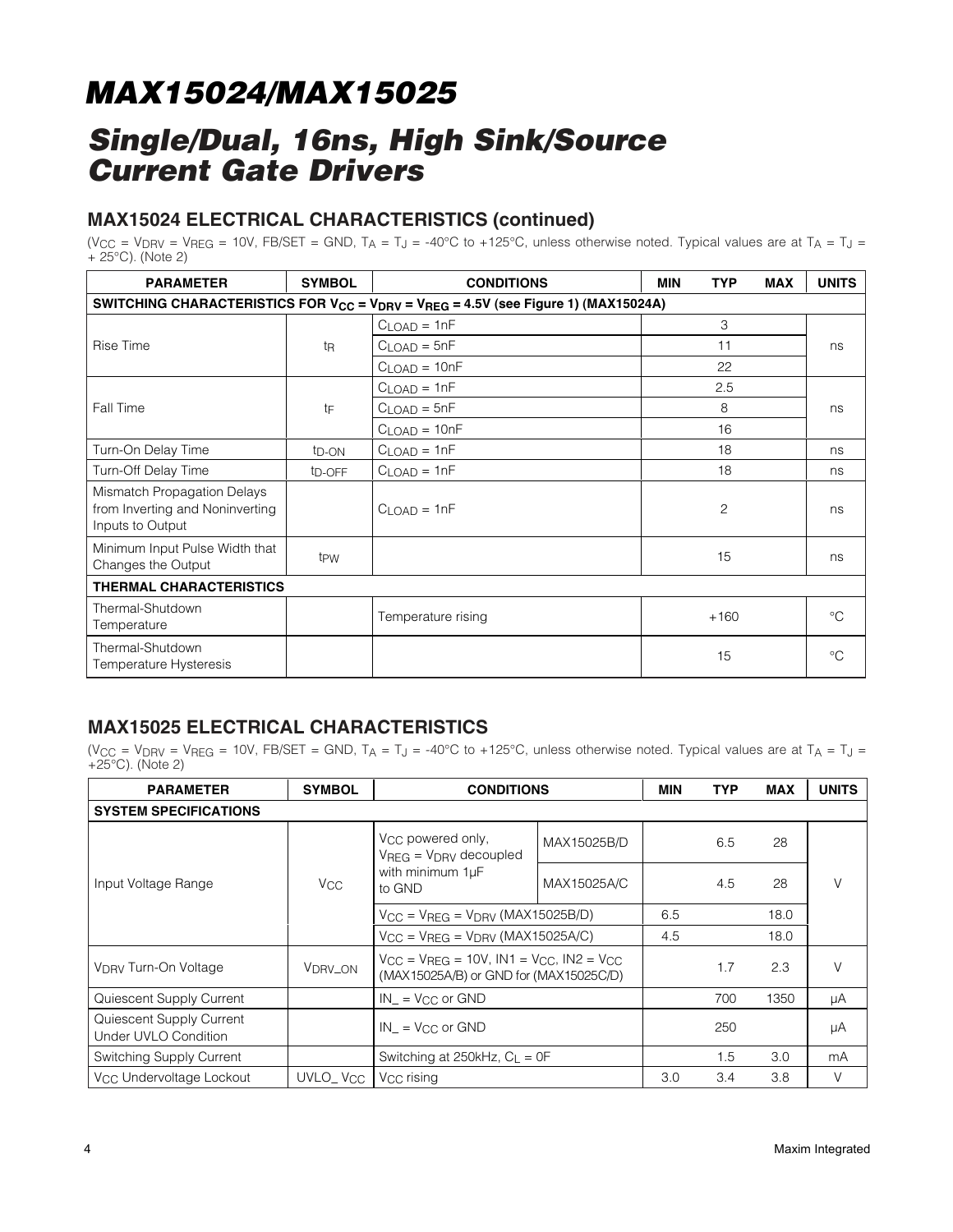## **Single/Dual, 16ns, High Sink/Source Current Gate Drivers**

### **MAX15025 ELECTRICAL CHARACTERISTICS (continued)**

(V $_{\rm CC}$  = V $_{\rm DPV}$  = V $_{\rm REG}$  = 10V, FB/SET = GND, T $_{\rm A}$  = T $_{\rm J}$  = -40°C to +125°C, unless otherwise noted. Typical values are at T $_{\rm A}$  = T $_{\rm J}$  = +25°C). (Note 2)

| <b>PARAMETER</b>                                                                                                      | <b>SYMBOL</b>     | <b>CONDITIONS</b>                                                            |                       | MIN    | <b>TYP</b>     | <b>MAX</b> | <b>UNITS</b> |  |
|-----------------------------------------------------------------------------------------------------------------------|-------------------|------------------------------------------------------------------------------|-----------------------|--------|----------------|------------|--------------|--|
| V <sub>CC</sub> Undervoltage-Lockout<br><b>Hysteresis</b>                                                             |                   |                                                                              |                       |        | 300            |            | mV           |  |
| V <sub>CC</sub> Undervoltage Lockout to                                                                               |                   | V <sub>CC</sub> rising                                                       |                       |        | 100            |            |              |  |
| Output Delay                                                                                                          |                   | V <sub>CC</sub> falling                                                      |                       |        | 2              |            | μs           |  |
| REG REGULATOR (V <sub>CC</sub> = 12V, V <sub>REG</sub> = V <sub>DRV</sub> , C <sub>L</sub> = 1 $\mu$ F, FB/SET = GND) |                   |                                                                              |                       |        |                |            |              |  |
| Output Voltage                                                                                                        | <b>VREG</b>       | $12V < V_{CC} < 28V$ , $0 < I_{LOAD} < 10mA$                                 |                       | 9      | 10             | 11         | V            |  |
|                                                                                                                       |                   | $V_{CC} = 6.5V$ , $I_{LOAD} = 100mA$                                         |                       |        | 0.4            | 0.9        |              |  |
| Dropout Voltage                                                                                                       | $V_{R\perp DO}$   | $V_{CC} = 4.5V$ , $I_{LOAD} = 50mA$                                          |                       |        | 0.2            | 0.5        | V            |  |
| Load Regulation                                                                                                       |                   | $V_{CC} = 12V$ , $I_{LOAD} = 0$ to 100mA                                     |                       |        | 1              |            | $\%$         |  |
| Line Regulation                                                                                                       |                   | $12V < V_{CC} < 28V$                                                         |                       |        | 10             |            | mV           |  |
| FB/SET Reference Voltage                                                                                              |                   | External resistive divider connected at<br>FB/SET                            |                       | 1.10   | 1.23           | 1.35       | V            |  |
| FB/SET Threshold                                                                                                      |                   | V <sub>FB</sub> rising                                                       |                       |        | 220            |            | mV           |  |
| FB/SET Input Leakage Current                                                                                          |                   | $VFB = 4.5V$                                                                 |                       | $-125$ |                | $+125$     | nA           |  |
| <b>DRIVER OUTPUT SINK</b>                                                                                             |                   |                                                                              |                       |        |                |            |              |  |
|                                                                                                                       |                   | $V_{CC}$ = $V_{REG}$ = $V_{DRV}$ = 10V,                                      | $T_A = +25^{\circ}C$  |        | 1.0            | 1.6        |              |  |
|                                                                                                                       |                   | sinking 100mA                                                                | $T_A = +125$ °C       |        | 1.25           | 2.10       |              |  |
| Driver Output Resistance                                                                                              | R <sub>ON-N</sub> | $V_{CC}$ = $V_{REG}$ = $V_{DRV}$ = 4.5V,                                     | $T_A = +25^{\circ}C$  |        | 1.10           | 1.65       | Ω            |  |
|                                                                                                                       |                   | sinking 100mA<br>(MAX15025A/C)                                               | $T_A = +125^{\circ}C$ |        | 1.5            | 2.2        |              |  |
| Peak Output Current                                                                                                   | I <sub>PK-N</sub> | $V_{OUT} = 10V$                                                              |                       |        | 4              |            | A            |  |
| Maximum Load Capacitance                                                                                              |                   | SOA condition: $C_L \times V_{DRV}^2 \leq 20 \mu J$ ,<br>for $V_{DRV} = 10V$ |                       |        | 100            |            | nF           |  |
| Latchup Robustness                                                                                                    |                   |                                                                              |                       |        | 500            |            | mA           |  |
| <b>DRIVER OUTPUT SOURCE</b>                                                                                           |                   |                                                                              |                       |        |                |            |              |  |
|                                                                                                                       |                   | $V_{CC}$ = $V_{REG}$ = $V_{DRV}$ = 10V,                                      | $T_A = +25^{\circ}C$  |        | 1.75           | 2.50       |              |  |
|                                                                                                                       |                   | sourcing 100mA                                                               | $T_A = +125$ °C       |        | 2.25           | 3.50       |              |  |
| Driver Output Resistance                                                                                              | R <sub>ON-P</sub> | $V_{CC}$ = $V_{REG}$ = $V_{DRV}$ = 4.5V,                                     | $T_A = +25$ °C        |        | 1.85           | 2.60       | Ω            |  |
|                                                                                                                       |                   | sourcing 100mA<br>(MAX15025A/C)                                              | $T_A = +125$ °C       |        | 2.50           | 3.75       |              |  |
| Peak Output Current                                                                                                   | $IPK-P$           | $V_{OUT} = 0V$                                                               |                       |        | $\overline{2}$ |            | A            |  |
| Latchup Robustness                                                                                                    |                   |                                                                              |                       |        | 500            |            | mA           |  |
| <b>LOGIC INPUTS</b>                                                                                                   |                   |                                                                              |                       |        |                |            |              |  |
|                                                                                                                       |                   | MAX15025A/C                                                                  |                       | 2.0    |                |            |              |  |
| Logic 1 Input Voltage                                                                                                 | V <sub>IH</sub>   | MAX15025B/D                                                                  |                       | 4.25   |                |            | $\vee$       |  |
|                                                                                                                       |                   | MAX15025A/C                                                                  |                       |        |                | 0.8        |              |  |
| Logic 0 Input Voltage                                                                                                 | $V_{IL}$          | MAX15025B/D                                                                  |                       |        | 2              | $\vee$     |              |  |
|                                                                                                                       |                   | MAX15025A/C                                                                  |                       |        | 0.4            |            | $\vee$       |  |
| Logic Input Hysteresis                                                                                                |                   | MAX15025B/D                                                                  |                       |        | 1              |            |              |  |
| Logic Input Current Leakage                                                                                           |                   | $V_{IN} = 18V$ or $V_{GND}$                                                  |                       | $-75$  | $+0.01$        | $+75$      | μA           |  |
| Input Capacitance                                                                                                     |                   |                                                                              |                       |        | 10             |            | pF           |  |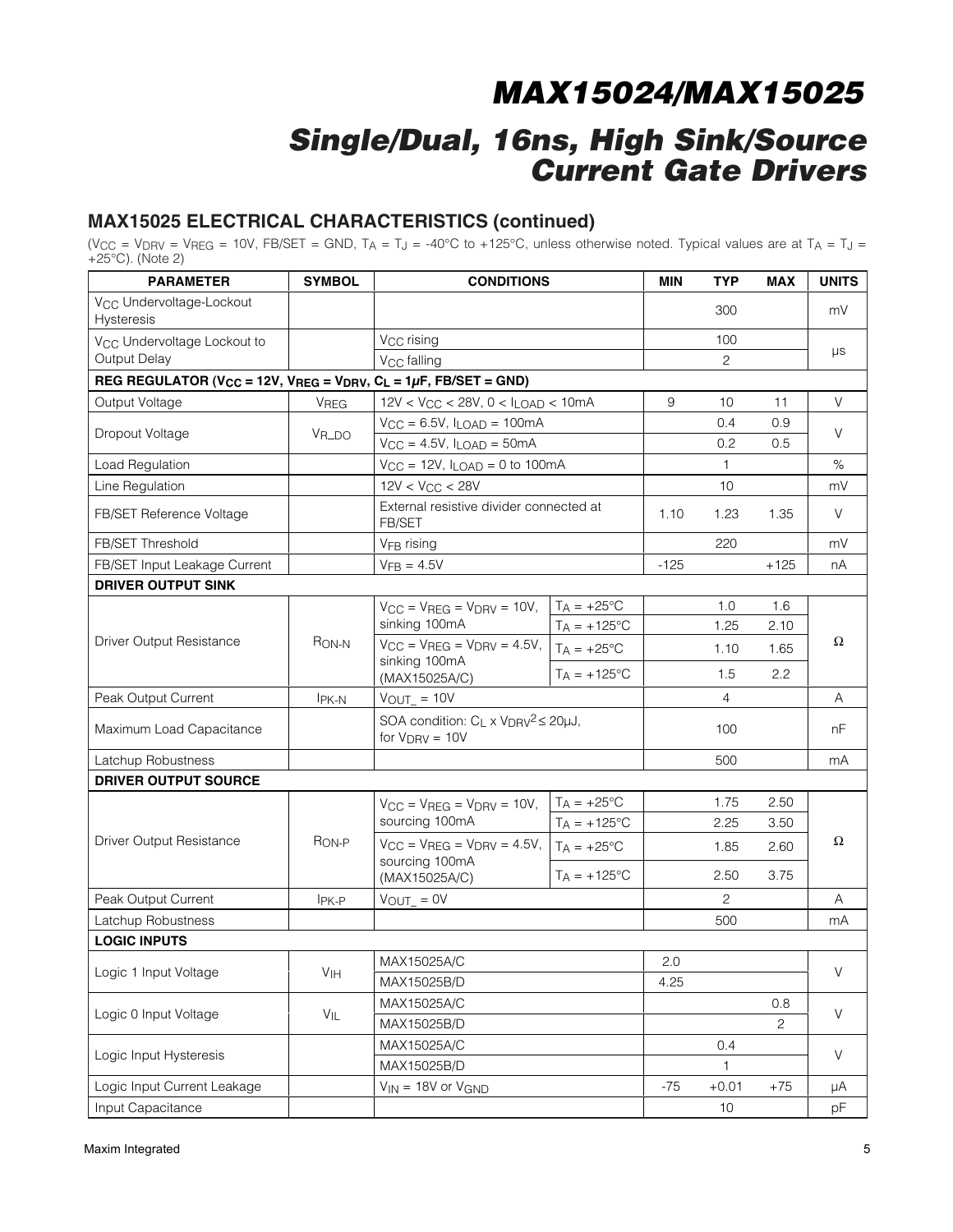## **Single/Dual, 16ns, High Sink/Source Current Gate Drivers**

### **MAX15025 ELECTRICAL CHARACTERISTICS (continued)**

(V<sub>CC</sub> = V<sub>DRV</sub> = V<sub>REG</sub> = 10V, FB/SET = GND, T<sub>A</sub> = T<sub>J</sub> = -40°C to +125°C, unless otherwise noted. Typical values are at T<sub>A</sub> = T<sub>J</sub> = +25°C). (Note 2)

| <b>PARAMETER</b>                                     | <b>SYMBOL</b>      | <b>CONDITIONS</b>                                                                                                       |    | <b>TYP</b>     | <b>MAX</b> | <b>UNITS</b>    |  |
|------------------------------------------------------|--------------------|-------------------------------------------------------------------------------------------------------------------------|----|----------------|------------|-----------------|--|
|                                                      |                    | SWITCHING CHARACTERISTICS FOR V <sub>CC</sub> = V <sub>DRV</sub> = V <sub>REG</sub> = 10V (see Figure 1)                |    |                |            |                 |  |
|                                                      |                    | $CLOAD = 1nF$                                                                                                           |    | 6              |            |                 |  |
| Rise Time                                            | t <sub>R</sub>     | $CLOAD = 5nF$                                                                                                           |    | 24             |            | ns              |  |
|                                                      |                    | $CLOAD = 10nF$                                                                                                          |    | 48             |            |                 |  |
|                                                      |                    | $CLOAD = 1nF$                                                                                                           |    | 5              |            |                 |  |
| Fall Time                                            | tF                 | $CLOAD = 5nF$                                                                                                           |    | 16             |            | ns              |  |
|                                                      |                    | $CLOAD = 10nF$                                                                                                          |    | 32             |            |                 |  |
| Turn-On Delay Time                                   | t <sub>D</sub> -ON | $CLOAD = 1nF (Note 3)$                                                                                                  | 8  | 16             | 32         | ns              |  |
| Turn-Off Delay Time                                  | t <sub>D-OFF</sub> | $CLOAD = 1nF (Note 3)$                                                                                                  | 8  | 16             | 32         | ns              |  |
| Mismatch Propagation Delays<br>Between 2 Channels    |                    | $CLOAD = 1nF (Note 3)$                                                                                                  | -9 | 1              | $+9$       | ns              |  |
|                                                      |                    | SWITCHING CHARACTERISTICS FOR V <sub>CC</sub> = V <sub>DRV</sub> = V <sub>REG</sub> = 4.5V (see Figure 1) (MAX15025A/C) |    |                |            |                 |  |
|                                                      |                    | $CLOAD = 1nF$                                                                                                           |    | 5              |            |                 |  |
| <b>Rise Time</b>                                     | t <sub>R</sub>     | $CLOAD = 5nF$                                                                                                           |    | 20             |            | ns              |  |
|                                                      |                    | $CLOAD = 10nF$                                                                                                          |    | 42             |            |                 |  |
|                                                      |                    | $CLOAD = 1nF$                                                                                                           |    | $\overline{4}$ |            |                 |  |
| Fall Time                                            | tF                 | $CLOAD = 5nF$                                                                                                           |    | 15             |            | ns              |  |
|                                                      |                    | $CLOAD = 10nF$                                                                                                          |    | 30             |            |                 |  |
| Turn-On Delay Time                                   | t <sub>D</sub> -ON | $CLOAD = 1nF$                                                                                                           |    | 18             |            | ns              |  |
| Turn-Off Delay Time                                  | t <sub>D-OFF</sub> | $CLOAD = 1nF$                                                                                                           |    | 18             |            | ns              |  |
| Mismatch Propagation Delays<br>Between 2 Channels    |                    | $CLOAD = 1nF$                                                                                                           |    | $\overline{c}$ |            | ns              |  |
| Minimum Input Pulse Width that<br>Changes the Output | t <sub>PW</sub>    |                                                                                                                         |    | 15             |            | ns              |  |
| <b>THERMAL CHARACTERISTICS</b>                       |                    |                                                                                                                         |    |                |            |                 |  |
| Thermal-Shutdown Temperature                         |                    | Temperature rising                                                                                                      |    | $+160$         |            | $\rm ^{\circ}C$ |  |
| Thermal-Shutdown Temperature<br><b>Hysteresis</b>    |                    |                                                                                                                         |    | 15             |            | $^{\circ}C$     |  |

**Note 2:** All devices are 100% production tested at T<sub>A</sub> = +25°C. Limits over temperature are guaranteed by design.

**Note 3:** Design guaranteed by bench characterization. Limits are not production tested.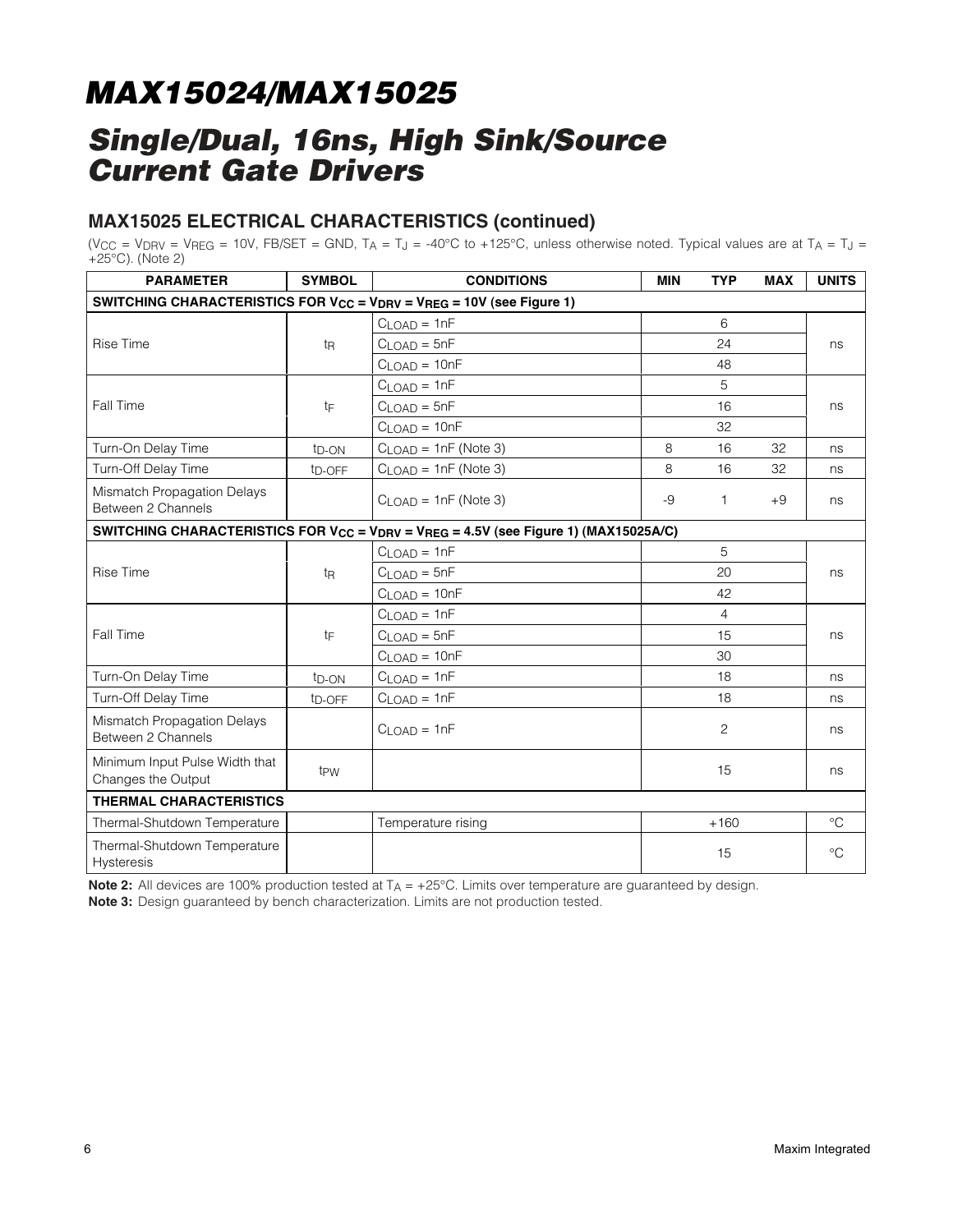### **Typical Operating Characteristics**

 $(T_A = +25^{\circ}C,$  unless otherwise noted.)



**SUPPLY CURRENT vs. SUPPLY VOLTAGE (PROGRAMMED EXTERNALLY TO 5V)**



**INPUT THRESHOLD VOLTAGE vs. SUPPLY VOLTAGE (TTL)**





**SUPPLY CURRENT vs. LOAD CAPACITANCE**

**SWITCHING** 250kHz

 $V_{CC} = V_{REG} = V_{DRV} = 10V$ 

SUPPLY CURRENT (mA)

SUPPLY CURRENT (mA)

SUPPLY CURRENT (μA)

SUPPLY CURRENT (µA)

00

6

0

12

18

24

30

LOAD CAPACITANCE (nF)

**SUPPLY CURRENT vs. LOGIC IN**

> INPUT LOW TO HIGH

INPUT VOLTAGE (V)

1 2 3 4 5

0 1 2 3 4 5 6

INPUT HIGH TO LOW

2000 4000 6000 8000

0 2000 4000 6000 8000 10,000

NOT SWITCHING

PROPAGATION DELAY TIME (ns) PROPAGATION DELAY 12 FALLING 10 8 6 -40 -20 0 20 40 60 80 100 120 -60 140 TEMPERATURE (°C)

14 16

MAX15024/25 toc05

MAX15024/25 toc08

18

**SUPPLY CURRENT vs. TEMPERATURE**

**PROPAGATION DELAY TIME vs. TEMPERATURE (1nF LOAD)**

RISING

MAX15024/25 toc03



**LOGIC INPUT VOLTAGE vs. OUTPUT VOLTAGE (5nF RISING)**

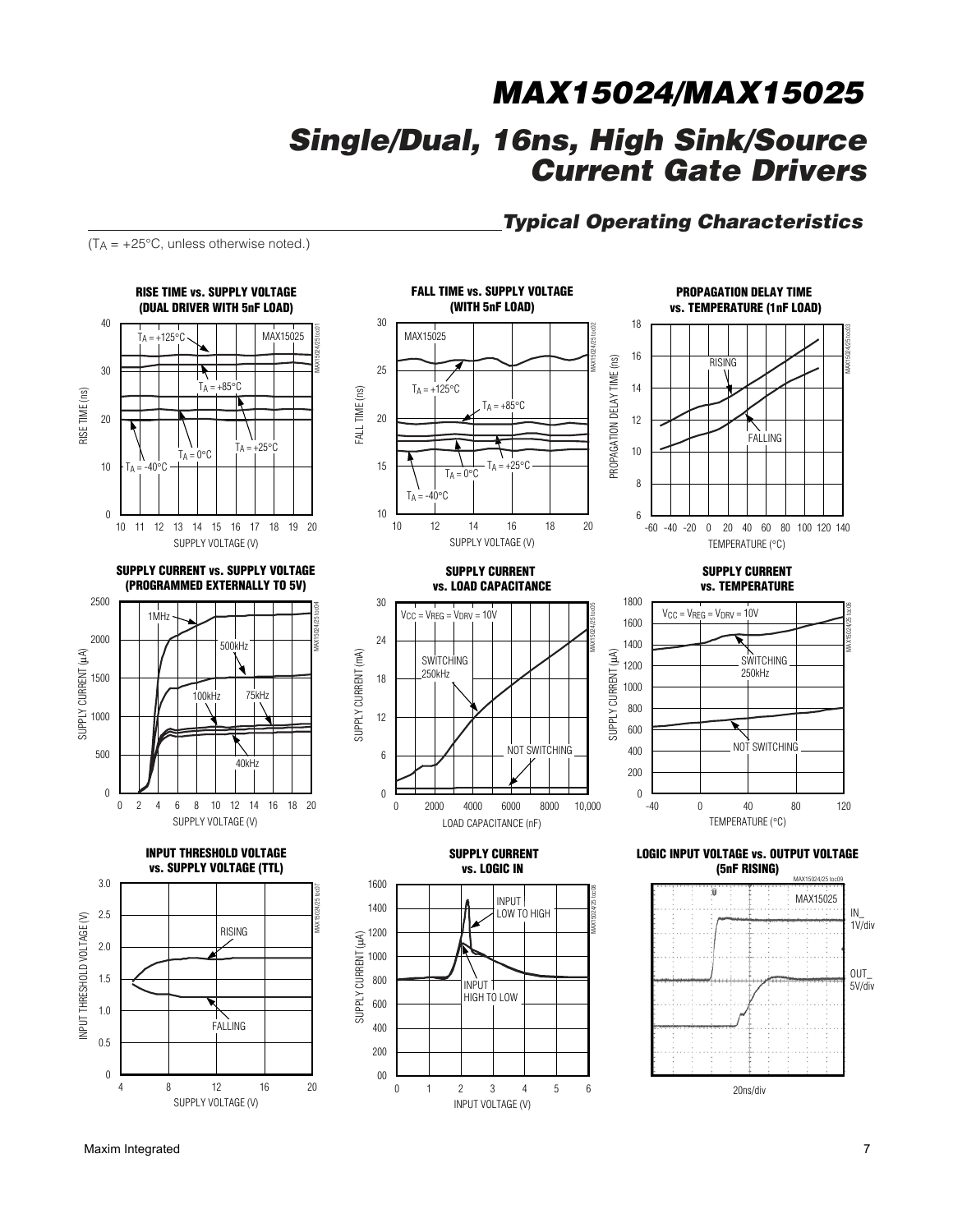## **Typical Operating Characteristics (continued)**

 $(T_A = +25^{\circ}C,$  unless otherwise noted.)



8 Maxim Integrated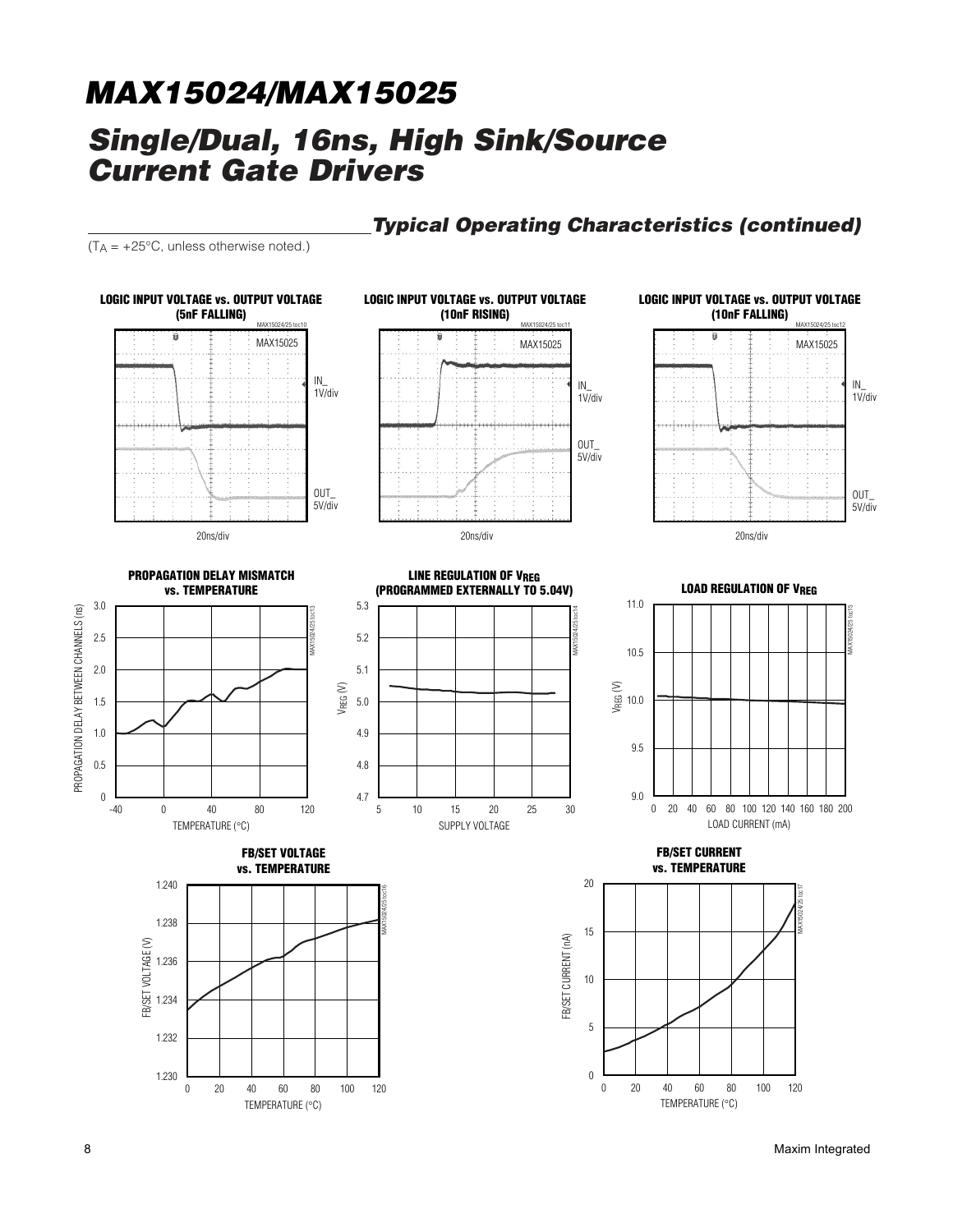## **Single/Dual, 16ns, High Sink/Source Current Gate Drivers**

## **Pin Description**

|                          | <b>PIN</b>                           |                                      |                       |                                                                                                                                                                                                                                                                                                                                                                                |  |  |  |
|--------------------------|--------------------------------------|--------------------------------------|-----------------------|--------------------------------------------------------------------------------------------------------------------------------------------------------------------------------------------------------------------------------------------------------------------------------------------------------------------------------------------------------------------------------|--|--|--|
| <b>MAX15024</b>          | <b>MAX15025A</b><br><b>MAX15025B</b> | <b>MAX15025C</b><br><b>MAX15025D</b> | <b>NAME</b>           | <b>FUNCTION</b>                                                                                                                                                                                                                                                                                                                                                                |  |  |  |
| 1                        | 1                                    | 1                                    | FB/SET                | LDO Regulator Output Set. Feedback for $V_{\text{REG}}$ adjustment ( $V_{\text{FB}} > 200$ mV).<br>Connect FB/SET to GND for a fixed 10V output REG. Connect FB/SET to a<br>resistor ladder to set VREG.                                                                                                                                                                       |  |  |  |
| 2                        | $\overline{c}$                       | 2                                    | <b>V<sub>CC</sub></b> | Power-Supply Input. Bypass to GND with a low-ESR ceramic capacitor of<br>1µF. Input of the internal housekeeping regulator and of the main REG<br>regulator.                                                                                                                                                                                                                   |  |  |  |
| 3                        | 3                                    | 3                                    | <b>GND</b>            | Signal Ground                                                                                                                                                                                                                                                                                                                                                                  |  |  |  |
| $\overline{4}$           |                                      |                                      | $IN +$                | Driver Noninverting Logic Input. Connect to V <sub>CC</sub> when not used.                                                                                                                                                                                                                                                                                                     |  |  |  |
|                          | 4                                    | $\overline{4}$                       | IN <sub>1</sub>       | Driver 1 Noninverting Logic Input                                                                                                                                                                                                                                                                                                                                              |  |  |  |
| 5                        |                                      |                                      | IN-                   | Driver Inverting Logic Input. Connect to GND when not used.                                                                                                                                                                                                                                                                                                                    |  |  |  |
|                          | 5                                    |                                      | IN2                   | Driver 2 Noninverting Logic Input                                                                                                                                                                                                                                                                                                                                              |  |  |  |
|                          |                                      | 5                                    | $\overline{IN2}$      | Driver 2 Inverting Logic Input                                                                                                                                                                                                                                                                                                                                                 |  |  |  |
| 6                        | 6                                    | 6                                    | <b>PGND</b>           | Power Ground. Sink current return. Source of the internal pulldown<br>n-channel transistor.                                                                                                                                                                                                                                                                                    |  |  |  |
| $\overline{7}$           |                                      |                                      | N_OUT                 | Sink Output. Open-drain n-channel output. N_OUT sinks current for power<br>MOSFET turn-off.                                                                                                                                                                                                                                                                                    |  |  |  |
|                          | $\overline{7}$                       | $\overline{7}$                       | OUT <sub>2</sub>      | Driver 2 Output                                                                                                                                                                                                                                                                                                                                                                |  |  |  |
| 8                        |                                      |                                      | P_OUT                 | Source Output. Pullup p-channel output (open drain). Sources current for<br>power MOSFET turn-on.                                                                                                                                                                                                                                                                              |  |  |  |
| $\overline{\phantom{0}}$ | 8                                    | 8                                    | OUT <sub>1</sub>      | Driver 1 Output                                                                                                                                                                                                                                                                                                                                                                |  |  |  |
| 9                        | 9                                    | 9                                    | <b>DRV</b>            | Output Driver Supply Voltage. Decouple DRV with a low ESR > 0.1µF<br>ceramic capacitor to PGND placed in close proximity to the device. DRV<br>can be powered independently from REG. Connect DRV, REG, and V <sub>CC</sub><br>together when there is no need for special DRV supply sequencing and<br>the power-MOSFET gate voltage does not need to be regulated or limited. |  |  |  |
| 10                       | 10                                   | 10                                   | <b>REG</b>            | Voltage Regulator Output. Connect to DRV for driving the power MOSFET<br>with regulated V <sub>GS</sub> amplitude. Bypass with a low-ESR 1µF (minimum)<br>ceramic capacitor to GND placed in close proximity to the device to<br>ensure regulator stability.                                                                                                                   |  |  |  |
|                          |                                      |                                      | EP                    | Exposed Pad. Internally connected to GND. Connect to GND plane or<br>thermal pad and use multiple vias to a solid copper area on the bottom of<br>the PCB.                                                                                                                                                                                                                     |  |  |  |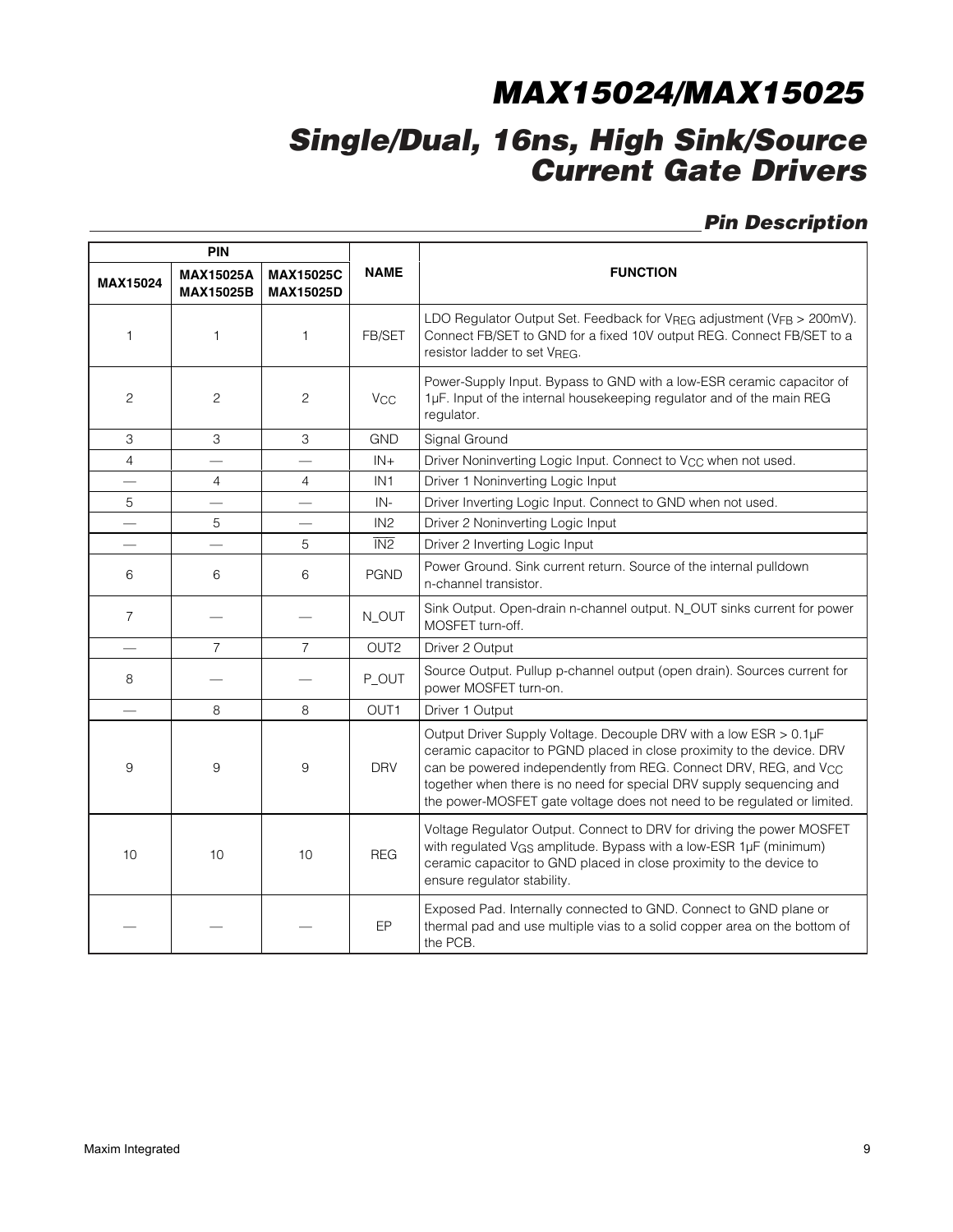## **Single/Dual, 16ns, High Sink/Source Current Gate Drivers**

### **Detailed Description**

The MAX15024 single gate driver's internal source and sink transistor outputs are brought out of the IC to independent outputs allowing control of the external MOSFET's rise and fall time. The MAX15024 single gate driver is capable of sinking an 8A peak current and sourcing a 4A peak current. The MAX15025 dual gate drivers are capable of sinking a 4A peak current and sourcing a 2A peak current.

An integrated adjustable low-dropout linear voltage regulator (LDO) provides gate drive amplitude control and optimization. The single gate-driver propagation delay time is minimized and matched between the inverting and noninverting inputs. The dual gate-driver propagation delay is matched between channels.

The MAX15024 has a dual input (IN+ and IN-), allows the use of an inverting or noninverting input, and is offered in TTL or CMOS-logic standards. The MAX15025 is offered with configurations of inverting and noninverting inputs with TTL or CMOS standards (see the Selector Guide).

**LDO Voltage Regulator Feedback Control** The MAX15024/MAX15025 include an internal LDO designed to deliver a stable reference voltage for use as a supply voltage for the internal MOSFET gate drivers. Connect the LDO feedback FB/SET to GND to set VREG to a stable 10V. Connect FB/SET to a resistordivider between VREG and GND to set VREG:

 $V<sub>BFG</sub> = V<sub>FR/SFT</sub> x (1 + R2/R1) (see Figure 2)$ 

#### **VCC Undervoltage Lockout**

When  $V_{CC}$  is below the UVLO threshold, the internal nchannel transistor is ON and the internal p-channel transistor is OFF, holding the output at GND independent of the state of the inputs so that the external MOSFETs remain OFF in the UVLO condition. The UVLO threshold is 3.5V (typ) with 200mV (typ) hysteresis to avoid chattering.

When the device is operated at very low temperatures and below the UVLO threshold, the driver output could go high impedance. In this case, it is recommended adding a 10k $\Omega$  resistor to PGND to discharge the gate of the external MOSFET (see Figures 4 and 5).

#### **Input Control**

The MAX15024 features inverting and noninverting input terminals. These inputs provide for flexibility of design and use. Connect IN+ to V<sub>CC</sub> when using IN- as an inverting input. Connect IN- to GND when using IN+ as a noninverting input.

#### **Shoot-Through Protection**

The MAX15024/MAX15025 provide protection that avoids any cross-conduction between the internal pchannel and n-channel devices. It also eliminates shootthrough, thus reducing the quiescent supply current.

#### **Exposed Pad (EP)**

The MAX15024/MAX15025 include an exposed pad allowing greater heat dissipation from the internal die to the outside environment. Solder the exposed pad carefully to GND or thermal pad to enhance the thermal performance.

#### **Applications Information**

#### **Supply Bypassing, Device Grounding, and Placement**

Ample supply bypassing and device grounding are extremely important because when large external capacitive loads are driven, the peak current at the VDRV pin can approach 4A, while at the PGND pin, the peak current can approach 8A. V<sub>DRV</sub> drops and ground shifts are forms of negative feedback for inverters and, if excessive, can cause multiple switching when the inverting input is used and the input slew rate is low. The device driving the input should be referenced to the MAX15024/MAX15025 GND. Ground shifts due to insufficient device grounding can disturb other circuits sharing the same AC ground return path. Any series inductance in the V<sub>DRV</sub>, OUT, and/or PGND paths can cause oscillations due to the very high di/dt that results when the MAX15024/MAX15025 are switched with any capacitive load. A 0.1µF or larger value ceramic capacitor is recommended for bypassing V<sub>DRV</sub> to GND and should be placed as close to the pins as possible. When driving very large loads (> 10nF) at minimum rise time, 10µF or more of parallel storage capacitance is recommended. A ground plane is highly recommended to minimize ground return resistance and series inductance. Care should be taken to place the MAX15024/MAX15025 as close as possible to the external MOSFET being driven to further minimize board inductance and AC path resistance.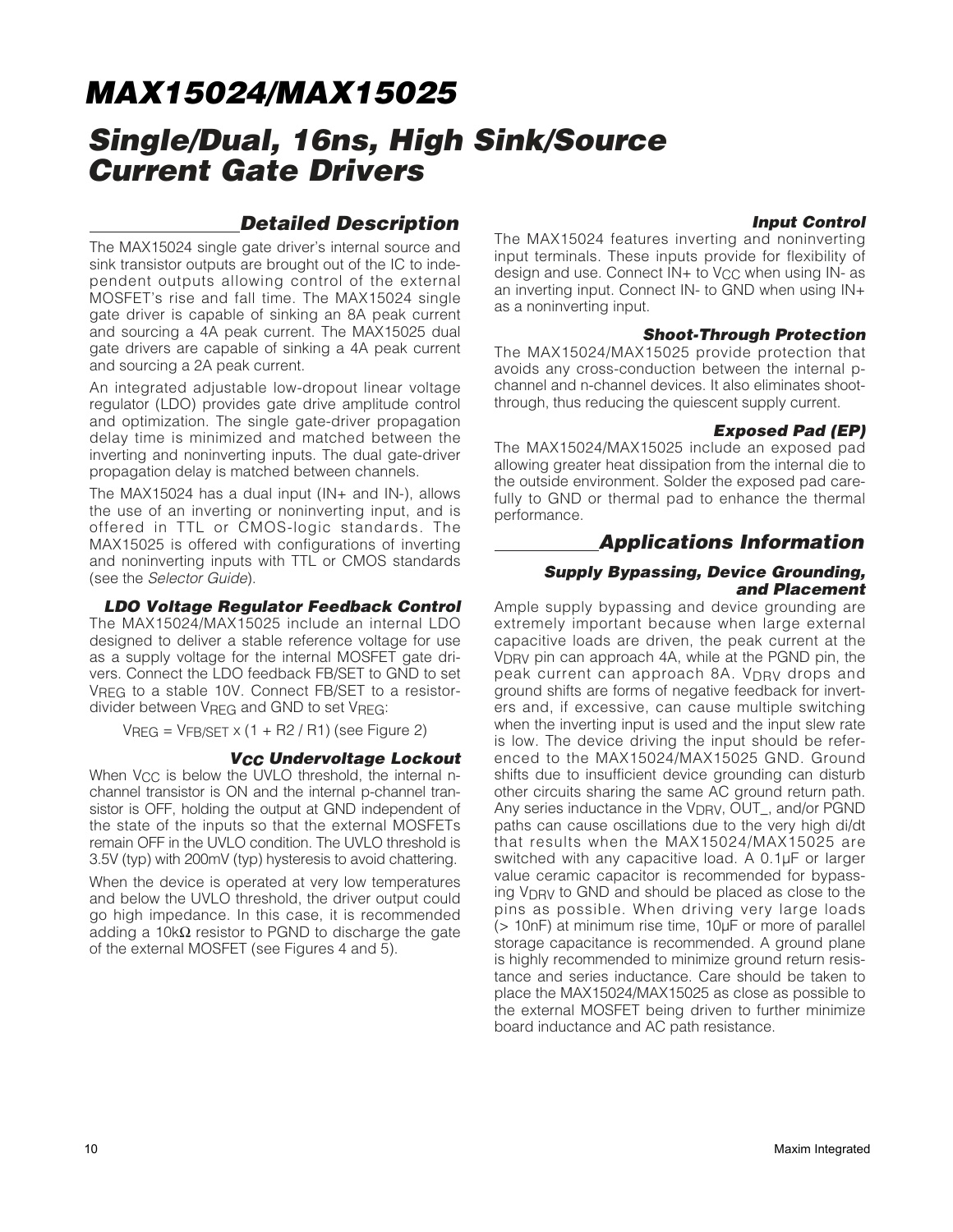#### **Power Dissipation**

Power dissipation of the MAX15024/MAX15025 consists of three components: the quiescent current, capacitive charge and discharge of internal nodes, and the output current (either capacitive or resistive load). The sum of these components must be kept below the maximum power-dissipation limit. The quiescent current is 700µA typ. The current required to charge and discharge the internal nodes is frequency dependent (see the Typical Operating Characteristics). The MAX15024/MAX15025 power dissipation when driving a ground-referenced resistive load is:

#### $P = D \times R$ ON(MAX)  $\times$  ILOAD<sup>2</sup>

where D is the fraction of the period the MAX15024/ MAX15025s' output pulls high, RON(MAX) is the maximum on-resistance of the device with the output high (p-channel), and  $I_{\text{LOAD}}$  is the output load current of the MAX15024/MAX15025. For capacitive loads, the power dissipation for each driver is:

 $P = C_{LOAD} \times V_{DRV}^2 \times FREQ$ 

where  $C_1$   $OAD$  is the capacitive load,  $VDRV$  is the driver supply voltage, and FREQ is the switching frequency.

#### **Layout Information**

The MAX15024/MAX15025 MOSFET drivers source and sink large currents to create very fast rise and fall edges at the gate of the switching MOSFET. The high di/dt can cause unacceptable ringing if the trace lengths and impedances are not well controlled. The following

printed-circuit board (PCB) layout guidelines are recommended when designing with the MAX15024/MAX15025:

- Place one or more 1µF decoupling ceramic capacitor(s) from V<sub>DRV</sub> to PGND as close to the device as possible. At least one storage capacitor of 10µF (min) should be located on the PCB with a low resistance path to the V<sub>CC</sub> pin of the MAX15024/MAX15025.
- There are two AC current loops formed between the device and the gate of the MOSFET being driven. The MOSFET looks like a large capacitance from gate to source when the gate is being pulled low. The active current loop is from MOSFET gate to OUT\_ of the MAX15024/MAX15025 to PGND of the MAX15024/MAX15025, and to the source of the MOSFET. When the gate of the MOSFET is being pulled high, the active current loop is from the  $V_{\text{DD}}$ terminal of the V<sub>DRV</sub> terminal of decoupling capacitor, to the V<sub>DRV</sub> of the MAX15024/MAX15025, to the OUT\_ of the MAX15024/MAX15025, to the MOSFET gate, to the MOSFET source, and to the negative terminal of the decoupling capacitor. Both charging current loop and discharging current loop are important. It is important to minimize the physical distance and the impedance in these AC current paths.
- Keep the device as close as possible to the MOSFET.
- In the multilayer PCB, the inner layers should consist of a GND plane containing the discharging and charging current loops.



Figure 1. Timing Diagram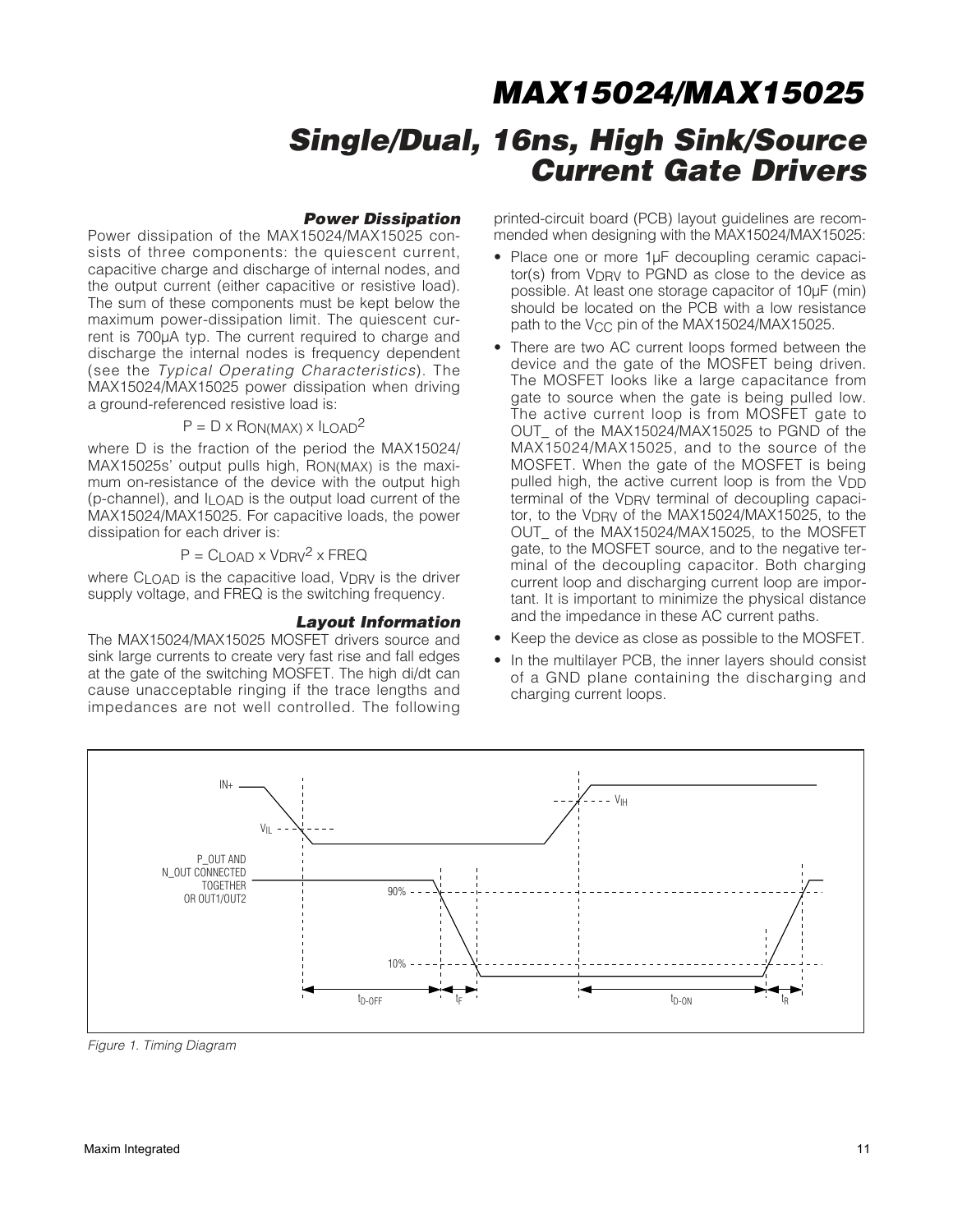## **Single/Dual, 16ns, High Sink/Source Current Gate Drivers**



Figure 2. Use R1, R2 to program VREG < 18V, OR. Connect  $F\bar{B}/\text{SET}$  to GND for  $V_{REG} = 10V$  (Connect EP to GND)



Figure 4. Operation Using a  $V_{CC}$  = DRV = REG (Connect EP to GND)

## **Typical Operating Circuits**



Figure 3. Operation Using a Different Supply Rail for DRV (Connect EP to GND)



Figure 5. Use R1, R2 to program VREG < 18V, OR. Connect  $F\overline{B}/\overline{SET}$  to GND for  $V_{REG} = 10V$  (Connect EP to GND)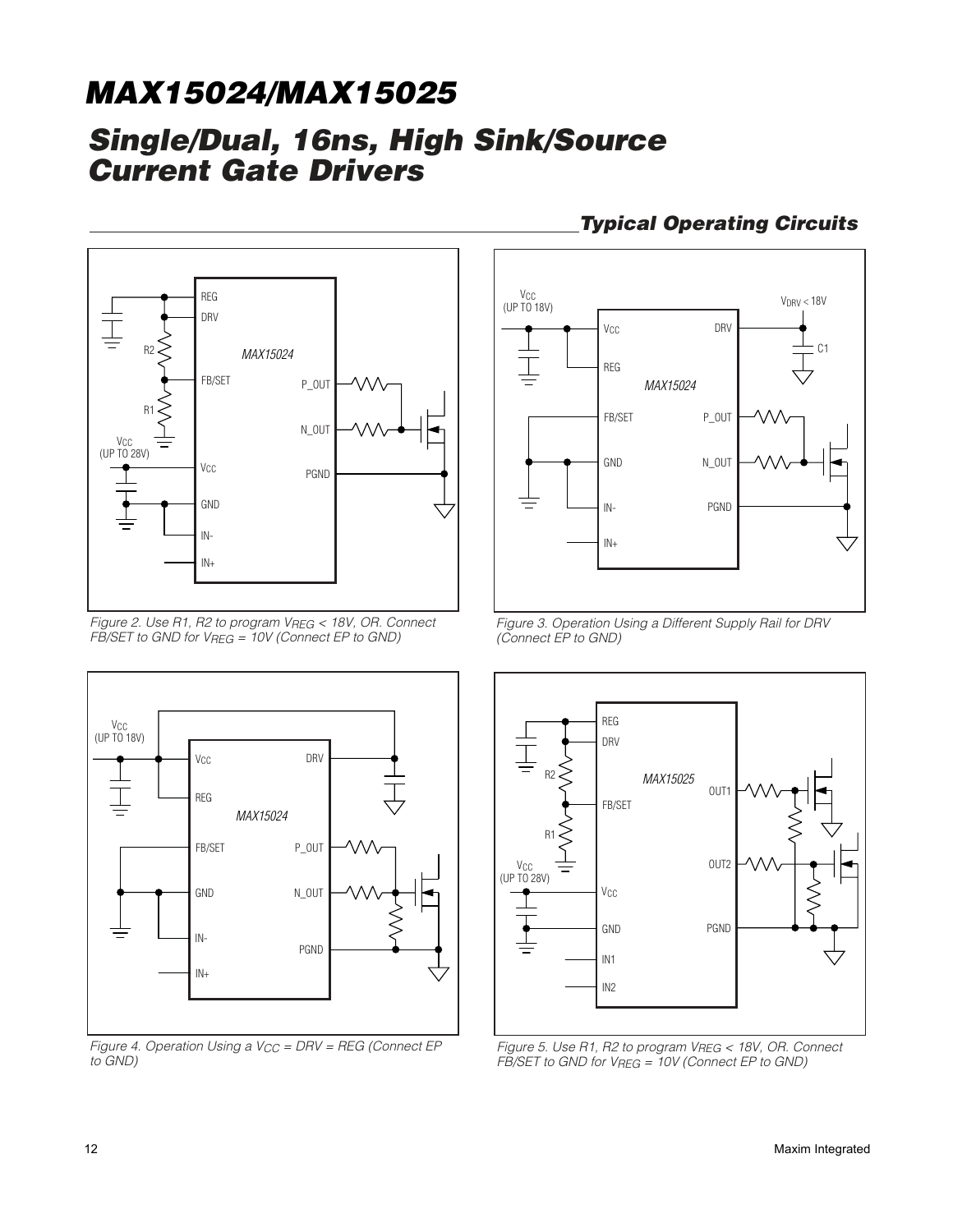## **Single/Dual, 16ns, High Sink/Source Current Gate Drivers**

**Block Diagrams**

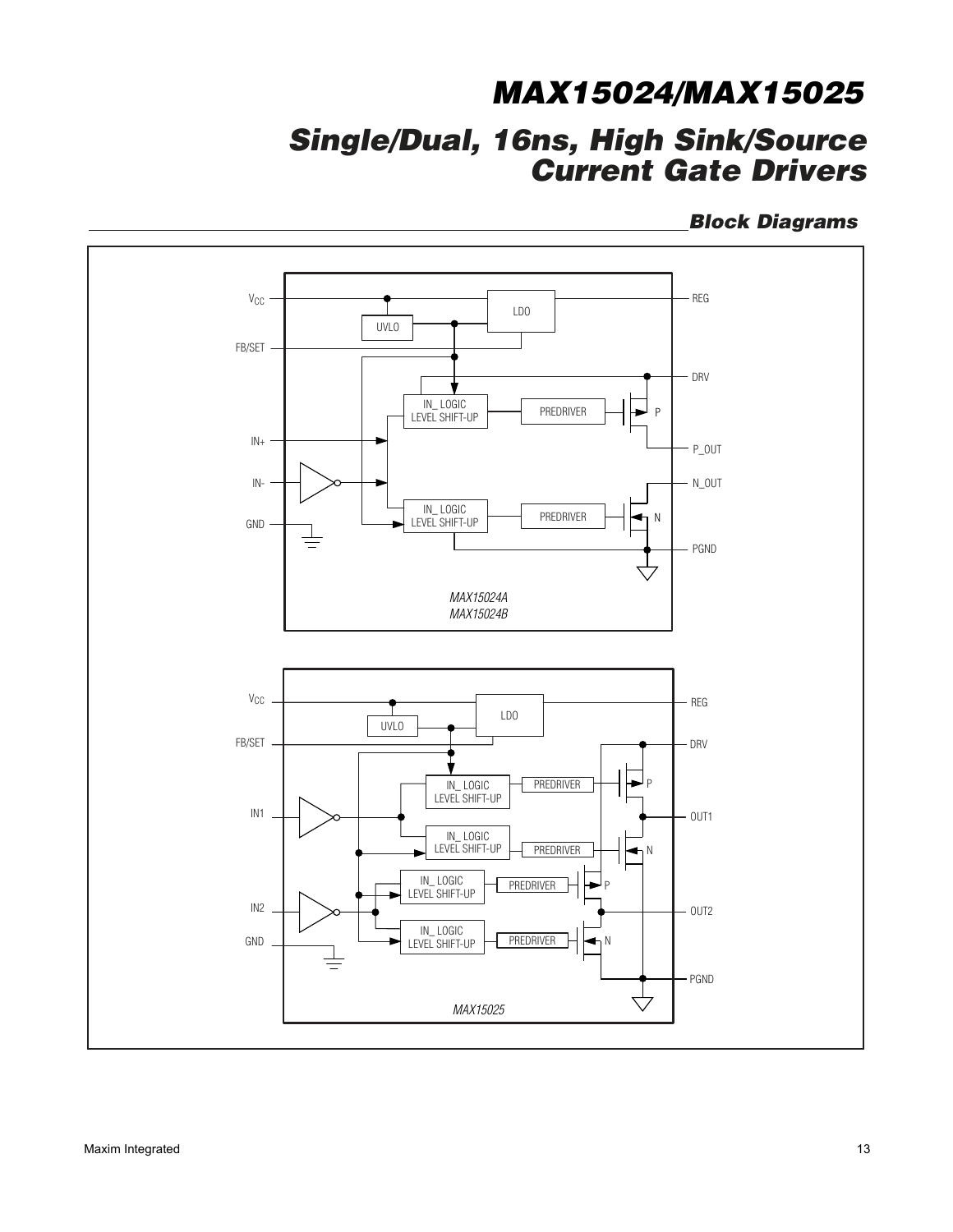## **Single/Dual, 16ns, High Sink/Source Current Gate Drivers**

### **Selector Guide**

| <b>PART</b>     | NO. OF<br><b>CHANNELS</b> | <b>PEAK CURRENTS</b><br>(SINK/SOURCE) | <b>INPUTS</b>                                     | <b>LOGIC</b><br><b>LEVELS</b> | <b>TOP</b><br><b>MARK</b> |
|-----------------|---------------------------|---------------------------------------|---------------------------------------------------|-------------------------------|---------------------------|
| MAX15024AATB+   |                           | 8A/4A                                 | Complementary                                     | <b>TTL</b>                    | <b>ATX</b>                |
| MAX15024AATB/V+ |                           | 8A/4A                                 | Complementary                                     | TTL                           | <b>AWT</b>                |
| MAX15024BATB+   |                           | 8A/4A                                 | Complementary                                     | <b>CMOS</b>                   | <b>ATY</b>                |
| MAX15025AATB+   | $\overline{c}$            | 4A/2A                                 | Noninverting                                      | <b>TTL</b>                    | <b>ATZ</b>                |
| MAX15025AATB/V+ | $\overline{c}$            | 4A/2A                                 | Noninverting                                      | <b>TTL</b>                    | <b>AYE</b>                |
| MAX15025BATB+   | $\overline{c}$            | 4A/2A                                 | Noninverting                                      | <b>CMOS</b>                   | <b>AUA</b>                |
| MAX15025CATB+   | $\overline{c}$            | 4A/2A                                 | Noninverting (1)/<br>Inverting (2)                | TTL                           | <b>AUB</b>                |
| MAX15025DATB+   | $\overline{c}$            | 4A/2A                                 | Noninverting (1)/<br><b>CMOS</b><br>Inverting (2) |                               | <b>AUC</b>                |

**Note:** All devices operate in a -40°C to +125°C temperature range and come in a 10-pin TDFN package.

## **Pin Configurations (continued)**

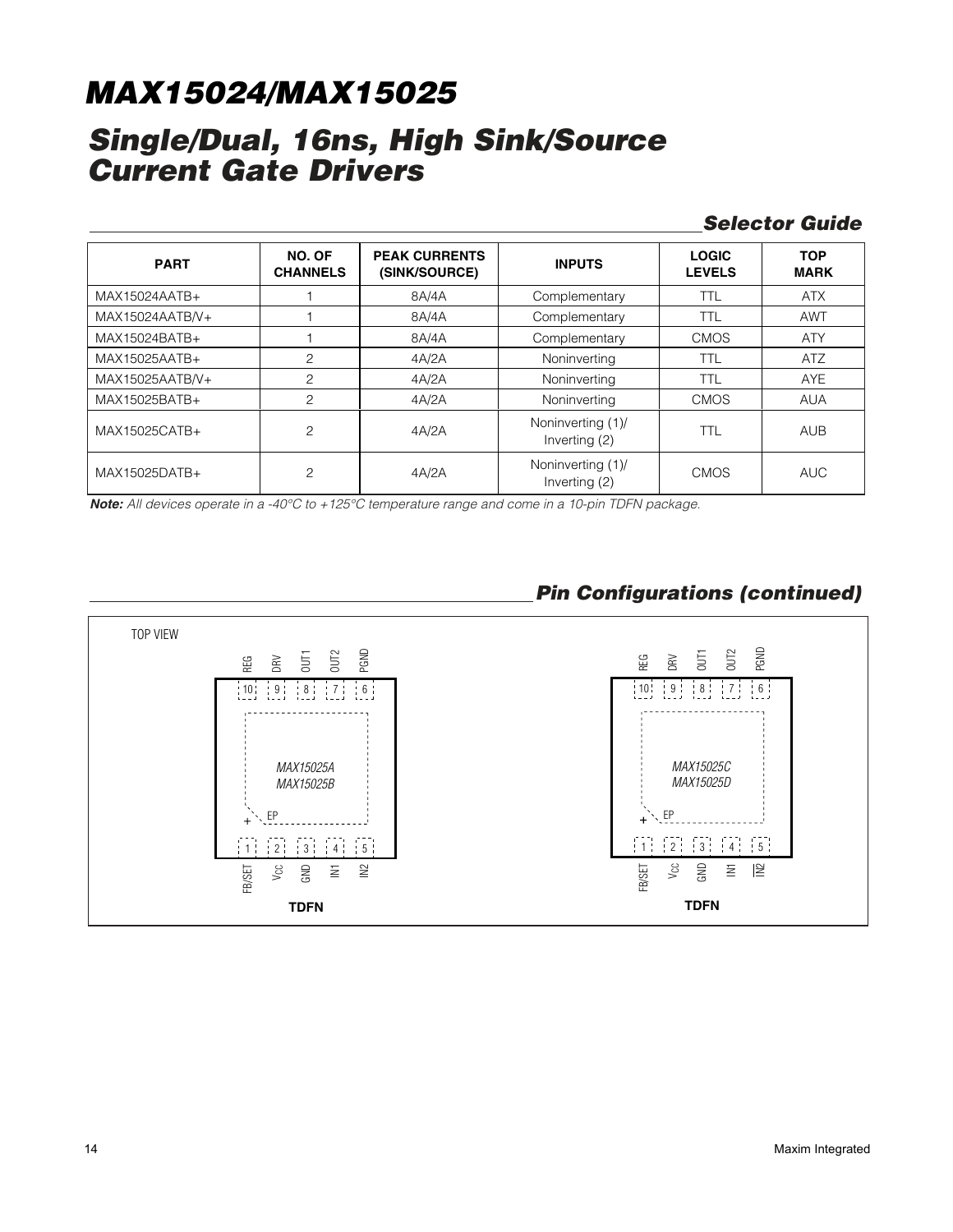## **Chip Information**

PROCESS: BiCMOS

### **Package Information**

For the latest package outline information and land patterns (footprints), go to **[www.maxim-ic.com/packages](http://www.maxim-ic.com/packages)**. Note that a "+", "#", or "-" in the package code indicates RoHS status only. Package drawings may show a different suffix character, but the drawing pertains to the package regardless of RoHS status.

| <b>PACKAGE</b> | <b>PACKAGE</b> | <b>OUTLINE</b> | LAND               |  |
|----------------|----------------|----------------|--------------------|--|
| <b>TYPE</b>    | <b>CODE</b>    | NO.            | <b>PATTERN NO.</b> |  |
| 10 TDFN        | $T1033+1$      | 21-0137        | 90-0003            |  |